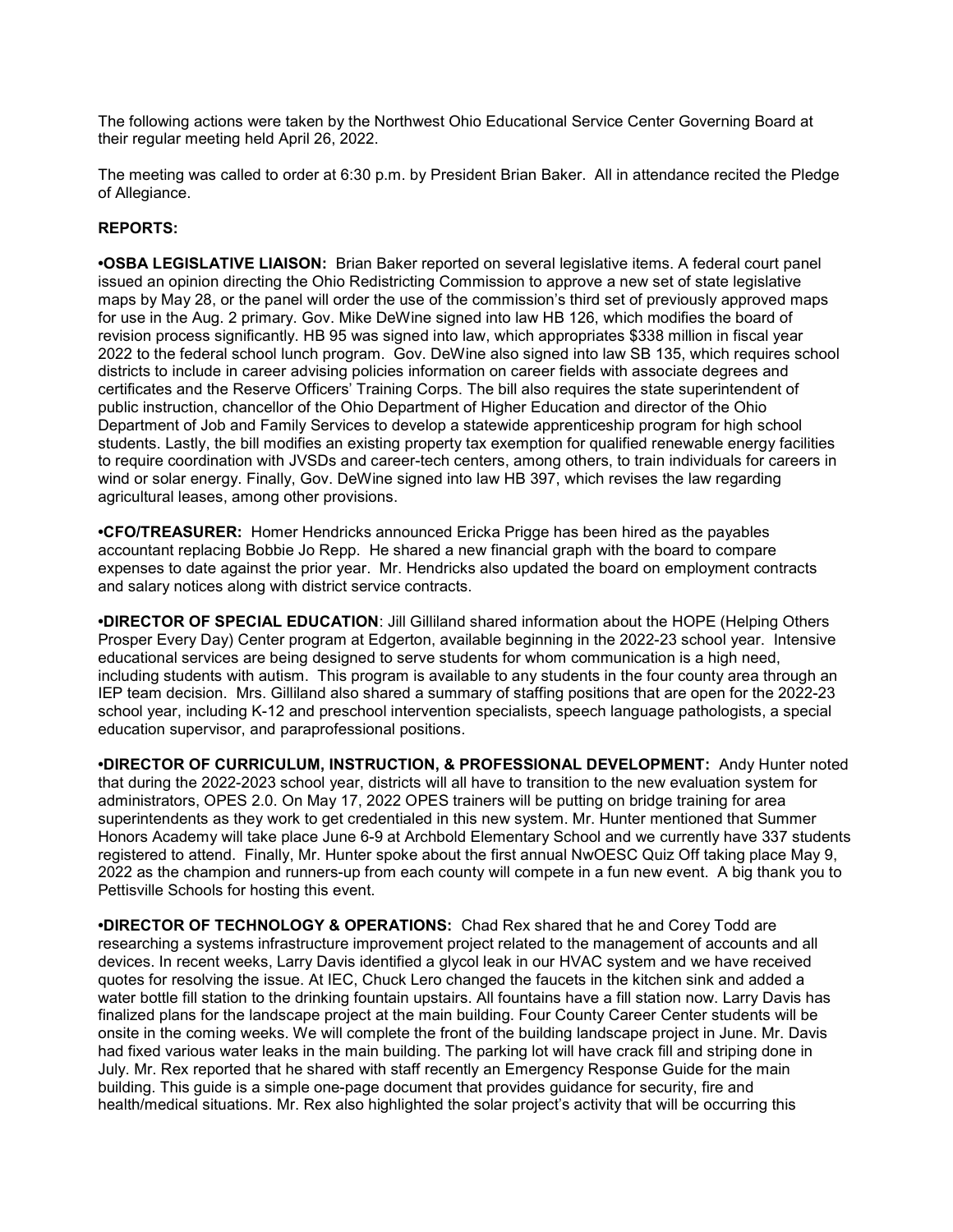week. There will be an electrical shutdown on Friday, April 29 and Saturday, April 30. This will make the necessary connections for the solar array and the building. The next step will be waiting on Toledo Edison to approve the commissioning and switch over, anticipated to happen in May.

•Approved the following items under the consent agenda format:

•Minutes from the finance committee and regular board meeting held March 22, 2022.

## •AGREEMENTS

-Lutheran Special Education Ministries to provide to NwOESC (EANS-St. John Lutheran School), Academic Support Services for the 2021-2022 school year.

-Lutheran Special Education Ministries to provide to NwOESC (EANS-St. Paul Lutheran School), Academic Support Services for the 2021-2022 and 2022-23 school year.

-NwOESC to provide to Central Local Schools, Speech Language Pathologist Services for the period of 4/1/22-4/30/22.

-NwOESC to provide to Four County Career Center, Superintendent Search Services for the period of 3/17/22-position is finalized or until agreed upon by both parties to terminate services.

-NwOESC to provide to Northeastern Local Schools, Speech Therapist Services for the period of 11/15/21- 6/15/22.

-NwOESC to provide to Sylvania City Schools, Independence Education Center Services for the period of 3/6/22-6/15/22.

-To approve Annual Service Agreements with the following districts for the 2022-23 school year per R.C. 3313.845:

- Archbold Area Local Schools
- Defiance City Schools
- Evergreen Local Schools
- Hicksville Exempted Village Schools
- Liberty Center Local Schools
- Montpelier Exempted Village Schools
- Northeastern Local Schools
- Pettisville Local Schools
- Stryker Local Schools

## •PURCHASES

-Dignified Learning to provide to NwOESC, RemotEDx Project Work with FY22 RemotEDx PLCO Grant funds.

## •LEAVES

FMLA and Disability

## •RETIREMENTS

 Cox, Sharon, Job Trainer, effective 9/30/2021 Lero, Phyllis, Paraprofessional, effective 7/31/2022 Sechrist, Daniel, Adapted Physical Education Teacher, 5/31/2022

## •RESIGNATIONS

 Cheney, Alexandra, Paraprofessional, effective 4/8/2022 Eckley, Lindsey, Intervention Specialist, effective 7/31/2022 Harvey, Becca, Remediation Teacher, effective 7/31/2022 Repp, Bobbie Jo, Payables Accountant, effective 4/17/2022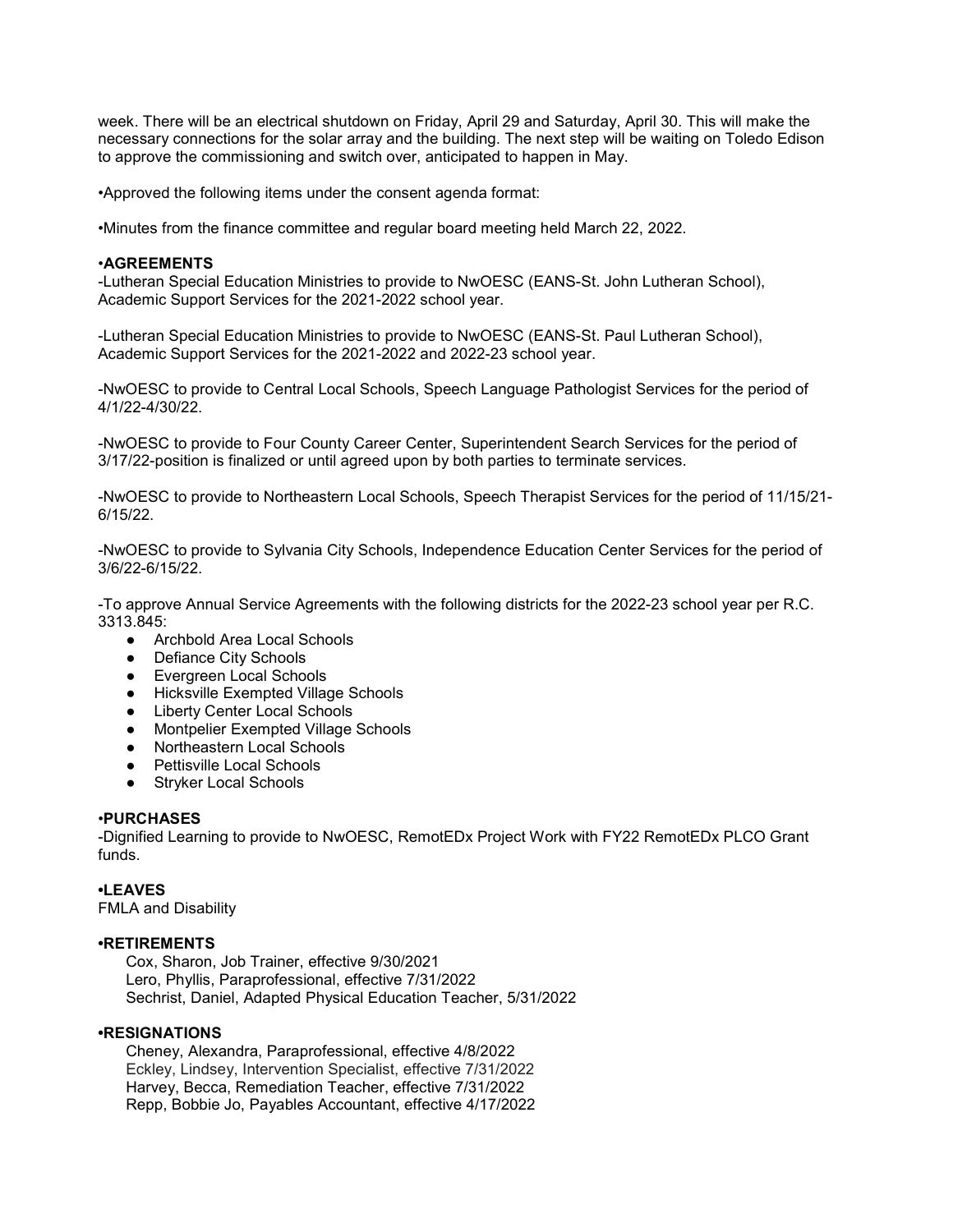Shook, Alicia, Intervention Specialist, effective 7/31/2022 Tietje, Tara, Intervention Specialist, effective 7/31/2022

# •EMPLOYMENT RECOMMENDATIONS **CONTRACTS**

# Certified Administrative

| <b>Name</b>      | <b>Contract</b> | Length              |
|------------------|-----------------|---------------------|
| Altman, Michael  | ADM-1 YR        | 7/1/20222-6/30/2023 |
| Bell, Heidi      | ADM-2 YR        | 7/1/2022-6/30/2024  |
| Curry, Jestine   | ADM-2 YR        | 7/1/2022-6/30/2024  |
| Downing, Mariah  | ADM-2 YR        | 7/1/2022-6/30/2024  |
| Ensign, Ashley   | ADM-2 YR        | 7/1/2022-6/30/2024  |
| Lambert, Dorothy | ADM-1 YR        | 7/1/2022-6/30/2023  |
| Merillat, Troy   | ADM-2 YR        | 7/1/2022-6/30/2024  |
| Myers, Jane      | ADM-2 YR        | 7/1/2022-6/30/2024  |

## Classified Administrative

| Name             | <b>Contract</b> | Length             |
|------------------|-----------------|--------------------|
| Gutierrez, Maria | ADM-3 YR        | 7/1/2022-6/30/2025 |

## Certified Limited

| Name             | <b>Contract</b> | Length             |
|------------------|-----------------|--------------------|
| Bohls, Andrea    | CERT-1 Yr       | 8/1/2022-7/31/2023 |
| McClellan, Jacob | CERT-1 Yr       | 8/1/2022-7/31/2023 |

## Classified Limited

| <b>Name</b>     | <b>Contract</b> | Length              |
|-----------------|-----------------|---------------------|
| Goliver, Elijah | CLASS-1 Yr      | 6/1/2022-7/31/2022  |
| Goliver, Isaiah | CLASS-1 Yr      | 6/1/2022-7/31/2022  |
| Prigge, Ericka  | CLASS-1 Yr      | 4/14/2022-6/30/2022 |

# SALARY NOTICES

# Certified Notice

# Name

Dunham, Jody Gensler, Kallie Gilliland, Jill Hastings, Steven Hunter, Andrew Knueven, Jamie Kovar, Sally Parrish, Stacey Ritter, Kristine Saneholtz, Brent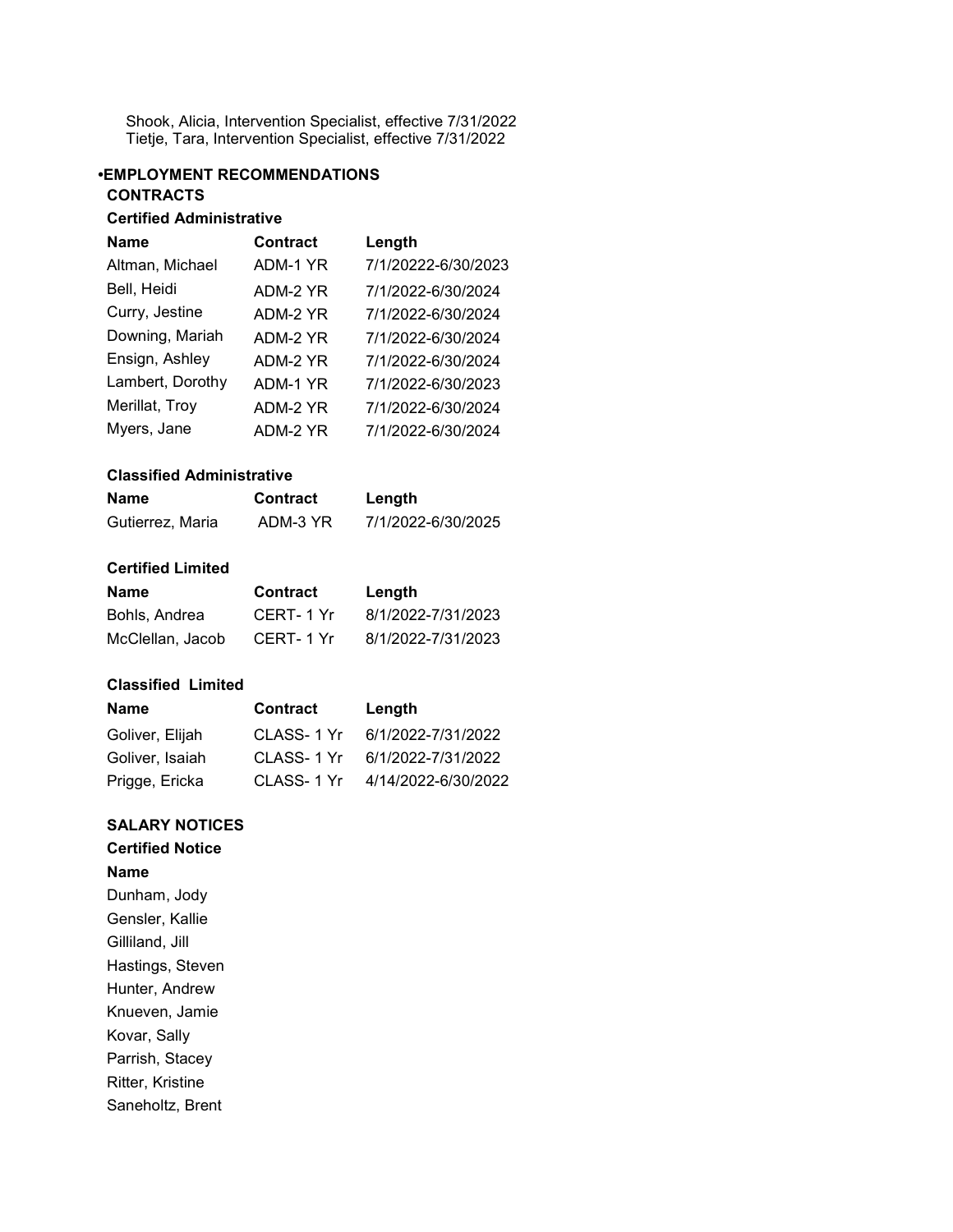Soltis, Jessica Weir, Kerri

# Classified Notice

## Name

Hendricks, Homer Repp, Ashleigh Schlosser, Linda Sears, Melissa Soards, Kathy

## 21st Century Site Coordinators

Hicksville- Sandra Brown, Nathan Ferrell, Ashley Smith

## 21<sup>st</sup> Century Teachers

Hicksville- Heidi Turnbull, Rachel Wehman

## 21<sup>st</sup> Century Program Assistant

Hicksville- Diane Zeedyk

Substitute Speech-Language Pathologist for School Year 2022-2023 Kelley Phillips

Substitute Occupational Therapist

Jenna Wells

#### Substitute Paraprofessionals

Leanne Anthony, Cynthia Bolich, Jessica Eicher, Stephanie Martinez, Jaclyn Rondeau

#### Substitute Teachers

Hailey Baldwin, Amaya Boyd, Jessica Eicher, Addison Elser, Katie Geis, Lynn Groll, Alexis Kiessling, Gary Langenderfer, Katelyn Meyer, Leah Miller, Washington McGilvery III, Noah Parsons, Justin Reckner, Hunter Rex, Amber Schliesser, Matthew Stemer

## Summer Honors Academy Teachers

Jacob Palte

#### Student Teachers/Interns/Volunteers

Rose-Arnett, Annie, Student Teaching as a BGSU Student, Fall Semester 2022, Placed with Michelle **Winters** 

•Approved a Certified Administrative Contract Recommendation:

Kruse, Michelle ADM-3 YR 7/1/2022-6/30/2025

•Approved a three (3) year contract with Chad Rex as Director of Technology and Operations commencing August 1, 2022-July 31, 2025. All other terms are consistent with his previous contract or as approved by the governing board.

•Approved a three (3) year contract with Jose Salinas as OMEC Director commencing August 1, 2022-July 31, 2025. All other terms are consistent with his previous contract or as approved by the governing board.

•Approved motion to honor employees for Staff Appreciation Week May 2-6, 2022. The Superintendent, Administrative Team and Board of Education would like to publicly thank all NwOESC staff for their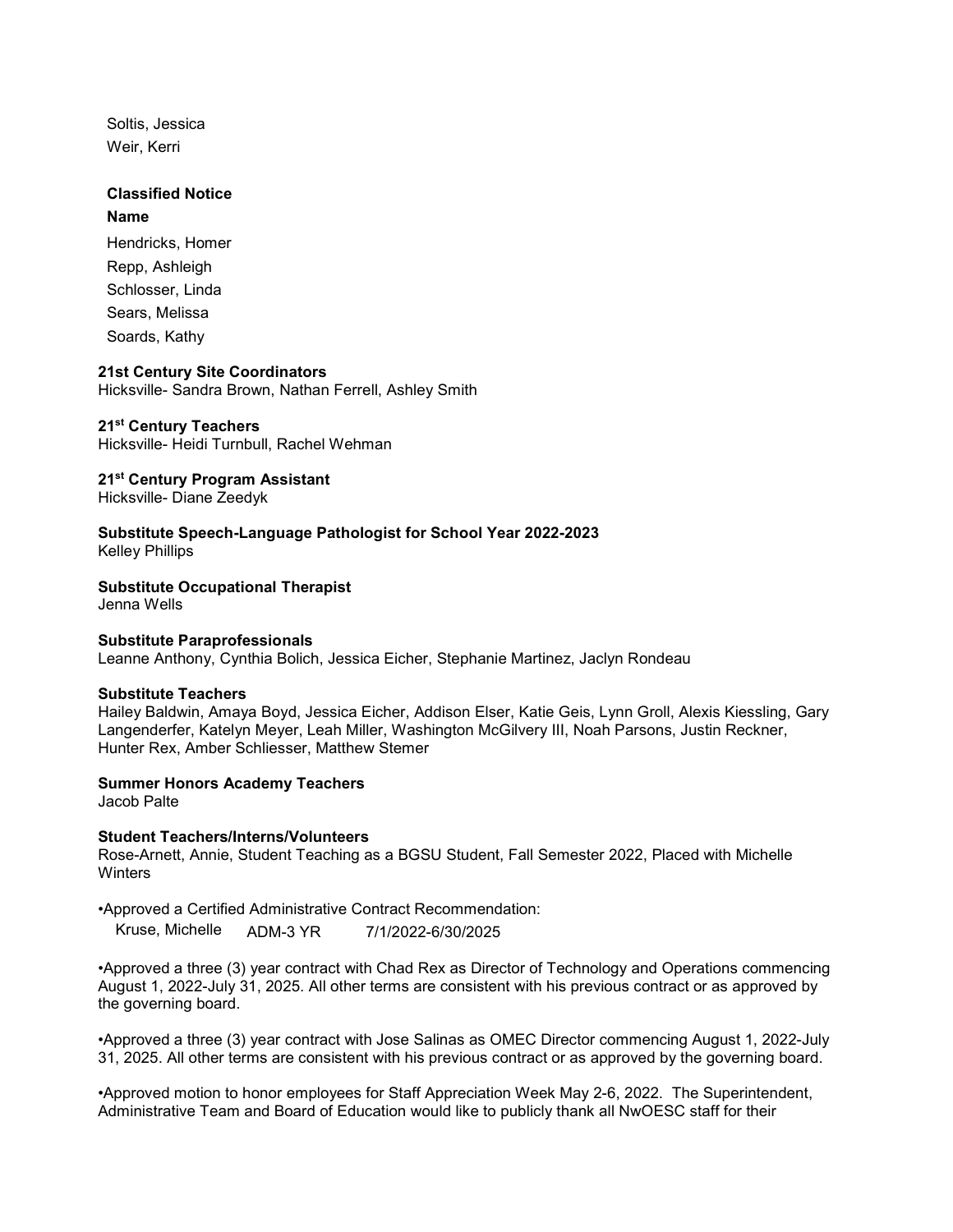excellent work in providing quality services to our area districts and students and building valued partnerships throughout the NwOESC service area.

•Approved the IEC/Opportunity School calendar for the 2022-23 school year as presented.

•Amended the 2022-23 Salary Schedule to reflect an adjustment for the position of OMEC Migrant Recruiter. The position will be removed from the "Hourly Pay Schedule Grade 3", added to the "Other Position Pay Rates".

•Approved a resolution dispensing with statutory bidding procedures due to conditions of urgent necessity. Northwest Ohio Educational Service Center Board of Education desires to immediately undertake repair of the HVAC System at the Board of Education Offices to help ensure the safety and security of property, students, staff and visitors. Warner Mechanical will commence the work on the project immediately.

## INFORMATION/DISCUSSION ITEMS:

- Summer Operational Hours NwOESC will implement a summer operating schedule effective June 6 – July 29, 2022, compacting hours into a Monday through Thursday schedule. Public hours will be Monday – Thursday 8:00 AM – 4:00 PM. This will save on operational expenses as well as allow larger building projects to be completed without disruption.
- New Holiday Mandate Juneteenth (June 19); In early March, Governor DeWine signed into effect Senate Bill 11, to require Juneteenth as a paid holiday for all regular nonteaching school employees employed on an eleven or twelve month basis. Guidance indicates the holiday is to be observed annually on June 19, and if falling on a weekend, observed the next closest weekday if possible. For 2022, this holiday will be observed by the NwOESC on Monday, June 20, 2022.
- Redistricting of ESC Territory and Governance With the release of the State's decennial census data by the US Census Bureau, NwOESC is required under ORC 3311.054 to go through the redistricting process by July 1, 2022 .A map of our districts and townships was reviewed. Additional data is expected from the Maumee Valley Planning Organization that will assist NwOESC in reviewing population changes.
- Financial Disclosure Statements due to Ohio Ethics Commission May 16, 2022

•SUPERINTENDENT REPORT: Kerri Weir reported on several items. The Four County Career Center Superintendent Search is underway with Round 1 interviews set for later this week. The Everside Health Clinics (formerly Activate Healthcare) remain popular with staff who elect health/medical coverage for self and/or family members. Clinics are located in Archbold, Defiance, Bryan, Napoleon and Wauseon - with Archbold being the location with the highest usage. Recently, Everside Health went live with a new electronic medical record (EMR) system called eClinicalWorks. The transition enabled them to provide additional tools that members can utilize to ensure the care they receive is as efficient and personalized as possible. Members can set up an account to access this new tool through the website (https://members.eversidehealth.com) or by downloading the Everside Healthcare App. The administrative team is working through the May Certified and Classified contract recommendations. As projections are reviewed and staffing plans developed, recommendations for contract renewals and salary notifications will be made. Our goal is to secure staff as part of our team who will work to enhance the services and supports provided to our member districts on behalf of students. Administrative Professionals Day will be celebrated on April 27, with a lunch out for main office staff. The administrative professional staff at the ESC are top notch and very much appreciated for all they do to provide excellent services. Key staff at NwOESC and NBEC met recently for review and discussion of building/facility needs. On April 20, the Archbold Police Department, under the leadership of Chief Leo Wixom, provided ALICE training to NwOESC and NBEC staff who work primarily out of the main office. Approximately 65 individuals participated. The trainings are part of our larger focus on safety and security, and included information, discussion and simulation. Stacey Parrish coordinated this event. It is anticipated additional trainings will be held in the future, at both the ESC Main Office and the Independence Education Center/Opportunity School. Planning for the 2022-23 School Year continues to evolve. Bus and Van Driver Training will take place on